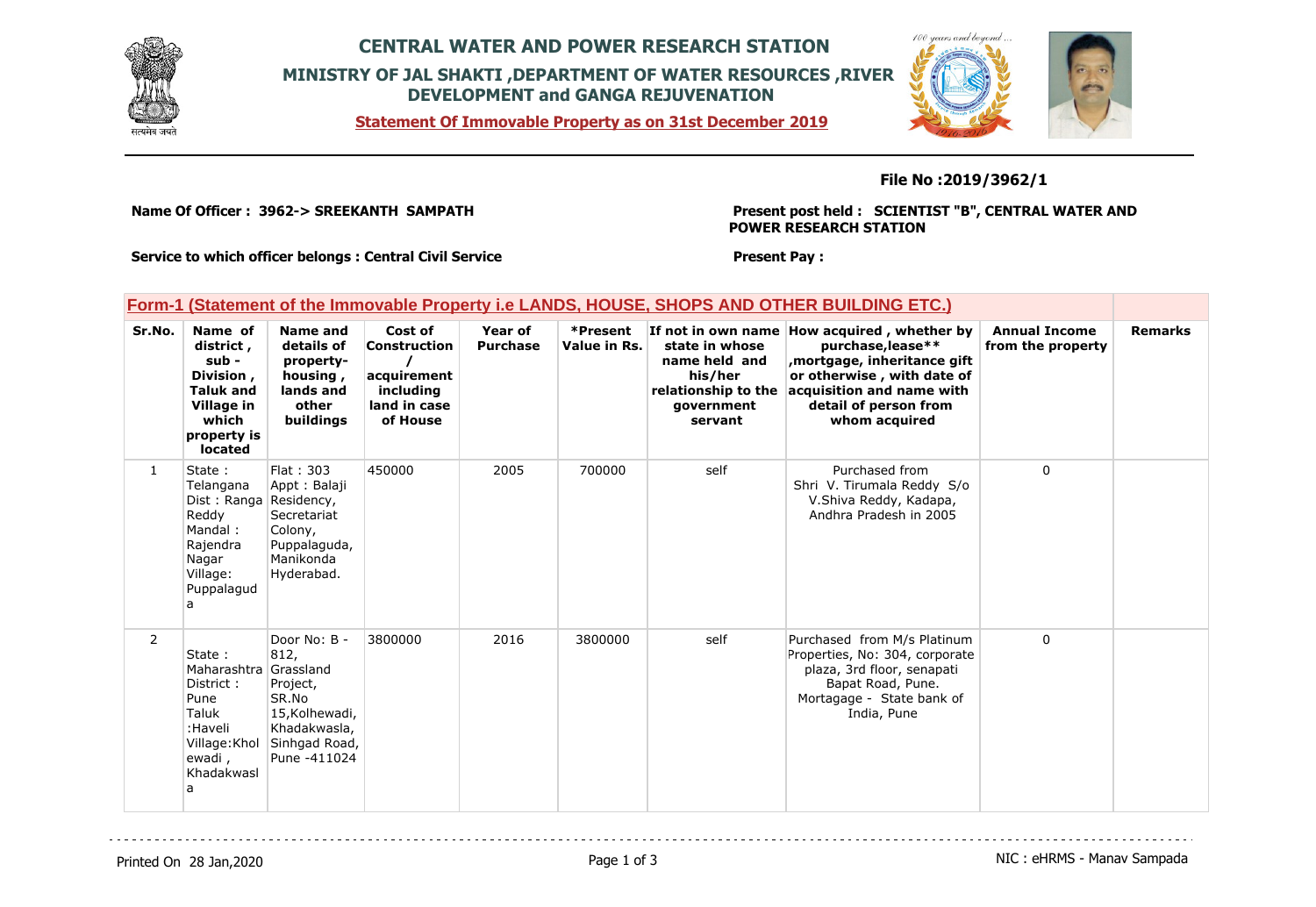

## **CENTRAL WATER AND POWER RESEARCH STATION MINISTRY OF JAL SHAKTI ,DEPARTMENT OF WATER RESOURCES ,RIVER DEVELOPMENT and GANGA REJUVENATION**



 $100$ 

**Statement Of Immovable Property as on 31st December 2019**

| Form-1 (Statement of the Immovable Property i.e LANDS, HOUSE, SHOPS AND OTHER BUILDING ETC.) |                                                                                                                         |                                                                                                              |                                                                                        |                            |                          |                                                                                            |                                                                                                                                                                                                     |                                           |                |
|----------------------------------------------------------------------------------------------|-------------------------------------------------------------------------------------------------------------------------|--------------------------------------------------------------------------------------------------------------|----------------------------------------------------------------------------------------|----------------------------|--------------------------|--------------------------------------------------------------------------------------------|-----------------------------------------------------------------------------------------------------------------------------------------------------------------------------------------------------|-------------------------------------------|----------------|
| Sr.No.                                                                                       | Name of<br>district,<br>sub -<br>Division,<br>Taluk and<br>Village in<br>which<br>property is<br>located                | Name and<br>details of<br>property-<br>housing,<br>lands and<br>other<br>buildings                           | Cost of<br><b>Construction</b><br>acquirement<br>including<br>land in case<br>of House | Year of<br><b>Purchase</b> | *Present<br>Value in Rs. | state in whose<br>name held and<br>his/her<br>relationship to the<br>government<br>servant | If not in own name How acquired, whether by<br>purchase, lease**<br>mortgage, inheritance gift<br>or otherwise, with date of<br>acquisition and name with<br>detail of person from<br>whom acquired | <b>Annual Income</b><br>from the property | <b>Remarks</b> |
| 3                                                                                            | State:<br>Telangana<br>District:<br>Medchal-<br>Malkajgiri<br>Taluk:<br>Ghatkesar<br>Village:<br>Aushapur,<br>Hyderabad | Residential<br>Plot No 468,<br>469, Pinewood<br>Homes,<br>Aushapur,<br>Ghatkesar,<br>Hyderabad,<br>Telangana | 2800000                                                                                | 2019                       | 2800000                  | Self and Mrs Smitha<br>Sampath (wife)                                                      | Purchased from Modi Builders<br>Infrastuctures Pvt Ltd, Ashoka<br>Hi-Tech chambers, Road No 2,<br>Banjara Hills, Hyderabad -34.                                                                     | $\mathbf{0}$                              |                |

**Signature:**

**Name Of Officer:** 3962-> SREEKANTH SAMPATH

**Designation:** SCIENTIST "B"

**Date of Submission:** 28 Jan 2020

Note:

1) \*In case it is not possible to assess the value accurately, the approximate value in relation to present condition may be indicated.

2) \*\*Include short term lease also.